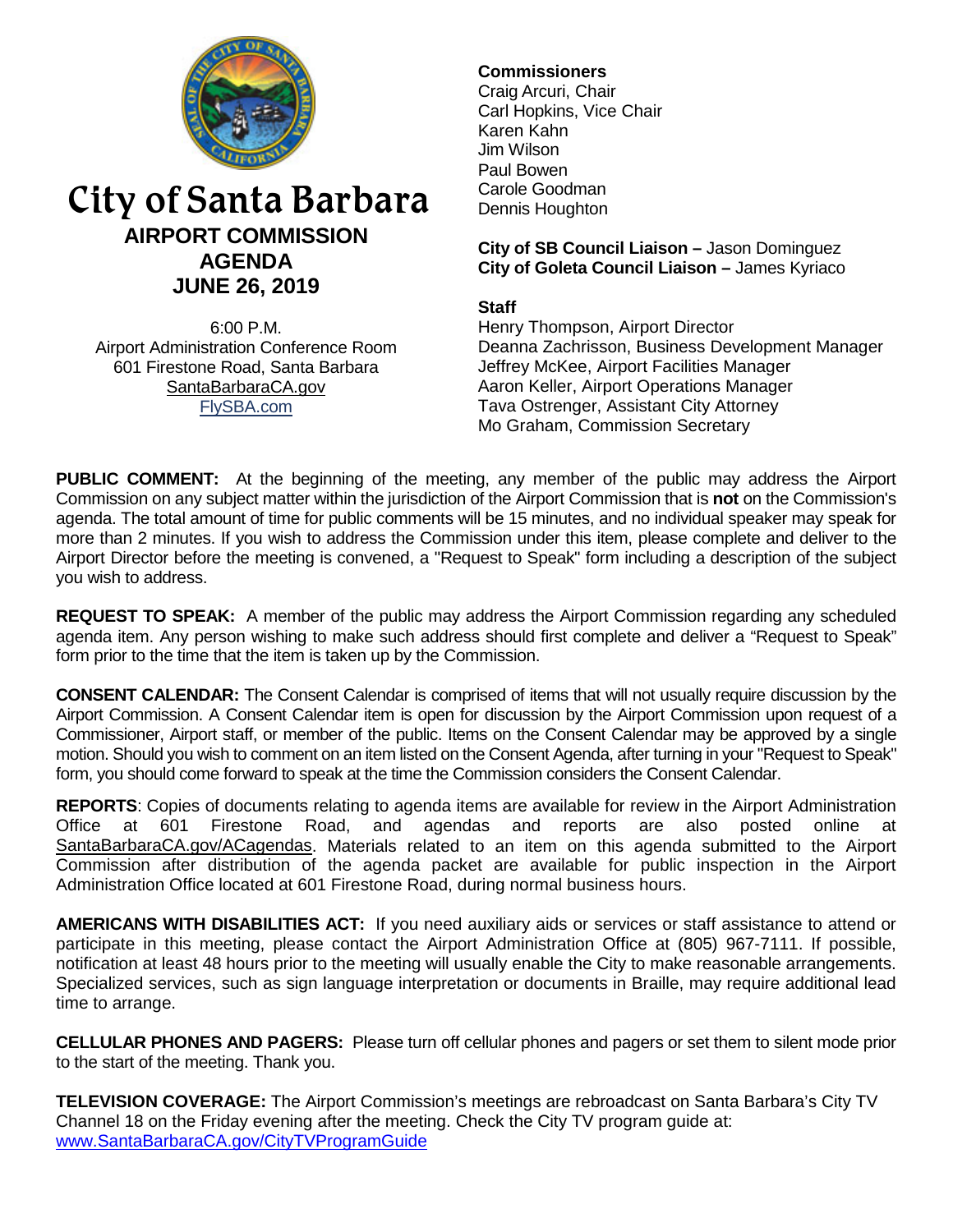# **CALL TO ORDER**

## **ROLL CALL**

### **CHANGES TO THE AGENDA**

### **NOTICES**

**1.** That on Friday, June 21, 2019, at 5:00 pm, the Airport Commission Secretary duly posted this agenda on the bulletin board at Airport Administration.

### **PUBLIC COMMENT**

**2.** Any member of the public may address the Airport Commission on any subject within the jurisdiction of the Commission that is **not** scheduled before them that same day. The total amount of time for public comments will be 15 minutes, and no individual speaker may speak for more than 2 minutes.

#### **LIAISON REPORTS**

City of Santa Barbara Liaison Councilmember Jason Dominguez City of Goleta Liaison Councilmember James Kyriaco

#### **CONSENT CALENDAR**

#### **3. Subject: Minutes**

Recommendation: That Airport Commission waive the reading and approve the minutes of the Commission Meeting of Wednesday, May 15, 2019.

#### **4. Subject: Property Management Report – May 2019**

Recommendation: That Airport Commission receive the monthly Airport Property Management Report.

# **ADMINSTRATIVE REPORTS**

### **5. Subject: Lease Agreement – Mission Support and Test Services LLC (MSTS)**

Recommendation: That Airport Commission recommend approval to City Council and authorize the Airport Director to execute a seven year and six month (7.5 years) Lease Agreement with Mission Support and Test Services LLC (MSTS), formerly National Security Technologies, LLC a Delaware Limited Liability Company, for 8,800 square feet of Building 226 and 47,692 square